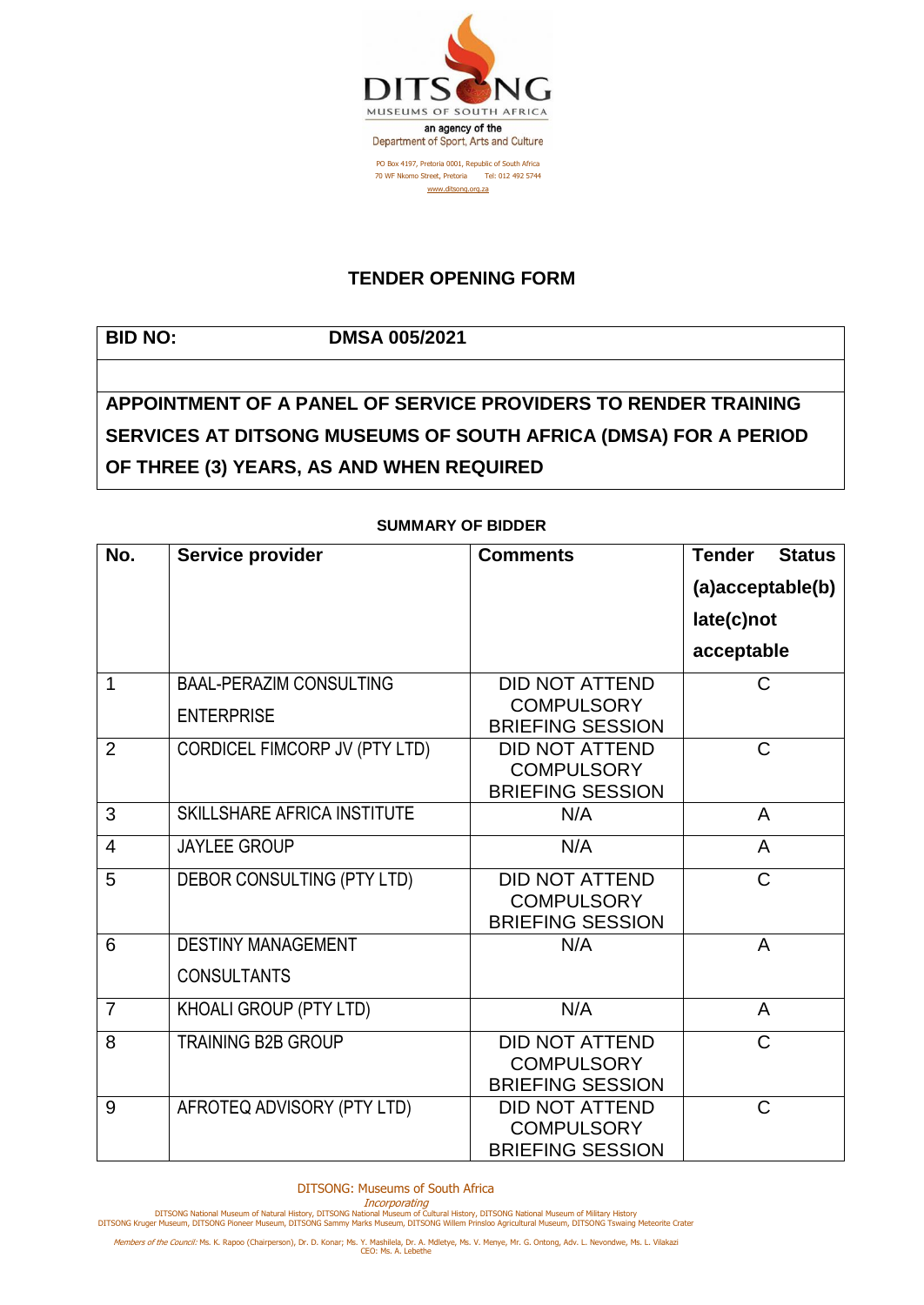| 10 | <b>AMADUBE TRAINING</b>                                             | <b>DID NOT ATTEND</b><br><b>COMPULSORY</b><br><b>BRIEFING SESSION</b> | C              |
|----|---------------------------------------------------------------------|-----------------------------------------------------------------------|----------------|
| 11 | <b>TSHIRELETSO MULTI-SKILLS &amp;</b><br>TRAINING (PTY LTD)         | <b>DID NOT ATTEND</b><br><b>COMPULSORY</b><br><b>BRIEFING SESSION</b> | C              |
| 12 | <b>RESONANCE ISTITUTE OF LEARNING</b>                               | N/A                                                                   | $\overline{A}$ |
| 13 | AFRICA SKILLS VILLAGE (TRAINING \$<br>MANAGEMENT SERVICES (PTY LTD) | N/A                                                                   | A              |
| 14 | <b>DZINDALO CONSULTING</b>                                          | N/A                                                                   | $\mathsf{A}$   |
| 15 | <b>MALAIKAS EDUCATION &amp;</b><br><b>RESOURCING CONSULTANTS</b>    | N/A                                                                   | $\mathsf{A}$   |
| 16 | <b>MYFAMILY CONSULTING</b>                                          | N/A                                                                   | A              |
| 17 | <b>MICTSETA</b>                                                     | <b>DID NOT ATTEND</b><br><b>COMPULSORY</b><br><b>BRIEFING SESSION</b> | $\mathsf{C}$   |
| 18 | ELVIS KOENA KONSULTING (PTY LTD)                                    | N/A                                                                   | $\mathsf{A}$   |
| 19 | <b>HARVESTHOUSE CONSULTING &amp;</b>                                | N/A                                                                   | A              |
|    | <b>TRAINING</b>                                                     |                                                                       |                |
| 20 | BIZ- ED TRADING (PTY LTD)                                           | N/A                                                                   | A              |
| 21 | <b>NEMJA SECURITY &amp; PROJECTS</b>                                | N/A                                                                   | A              |
| 22 | KHWEZELIHLE TRAINING INSTITUTE                                      | <b>DID NOT ATTEND</b><br><b>COMPULSORY</b><br><b>BRIEFING SESSION</b> | C              |
| 23 | <b>TRAINERS WITHOUT BORDERS</b>                                     | N/A                                                                   | A              |
| 24 | <b>RAMS TRAINING CONFERENCING</b>                                   | N/A                                                                   | A              |
| 25 | <b>ENTERPRISE UNIVERSITY OF</b><br>PRETORIA (PTY LTD)               | <b>DID NOT ATTEND</b><br><b>COMPULSORY</b><br><b>BRIEFING SESSION</b> | C              |
| 26 | <b>ABANTU SIKONA TRADING &amp;</b><br>PROJECTS (PTY LTD)            | N/A                                                                   | A              |
| 27 | <b>KDS CENTRE FOR SKILLS</b><br>DEVELOPMENT AND TRAINING            | N/A                                                                   | $\mathsf{A}$   |
| 28 | FOUNDATION FOR PROFESSIONAL<br><b>DEVELOPMENT</b>                   | N/A                                                                   | $\mathsf{A}$   |
| 29 | MAXIMUM DEVELOPMENT INSTITUTE                                       | <b>DID NOT ATTEND</b><br><b>COMPULSORY</b><br><b>BRIEFING SESSION</b> | $\mathsf{C}$   |

Incorporating<br>DITSONG National Museum of Natural History, DITSONG National Museum of Military History<br>DITSONG Kruger Museum, DITSONG Pioneer Museum, DITSONG Sammy Marks Museum, DITSONG Willem Prinsloo Agricultural Museum,